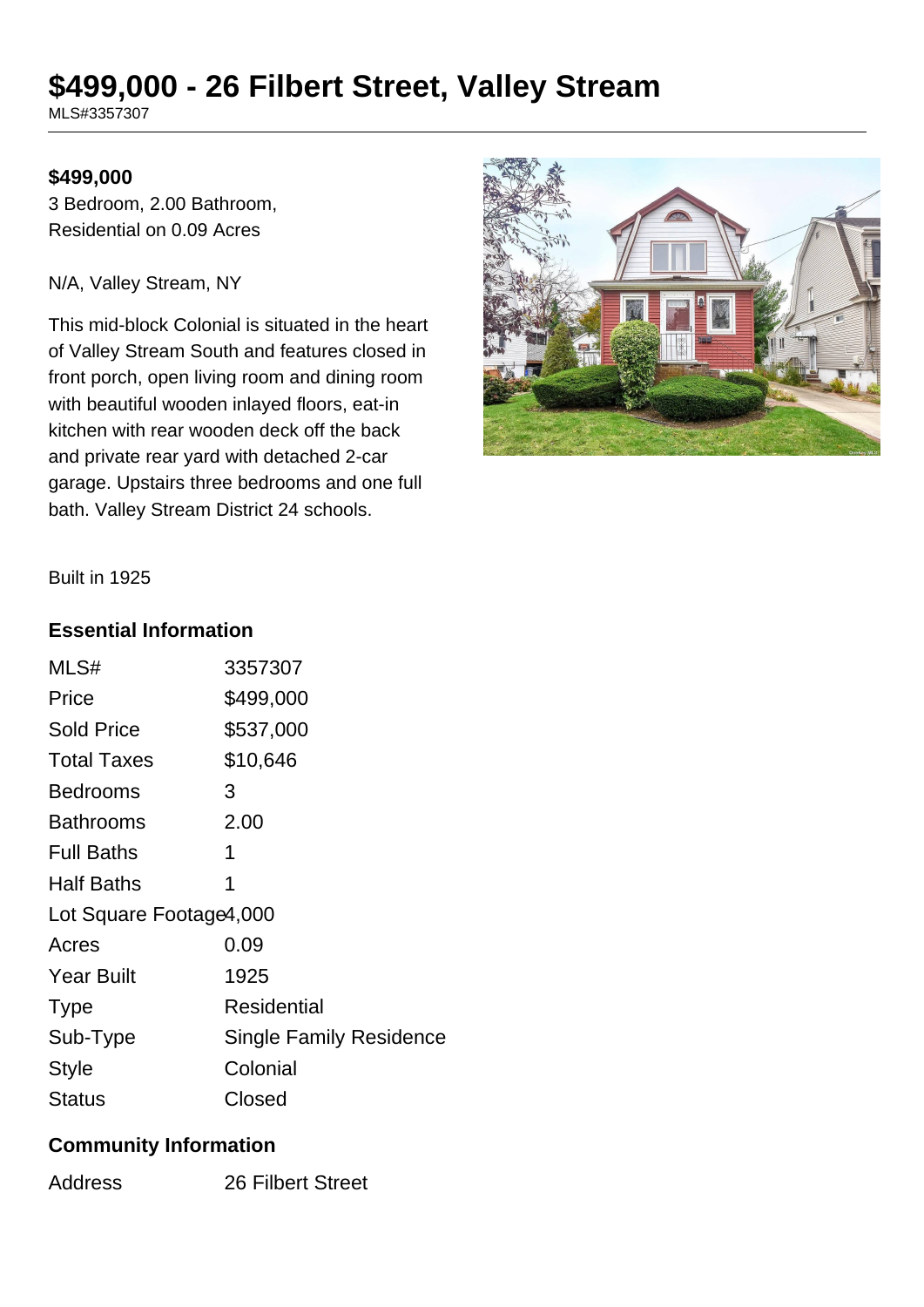| Subdivision  | N/A                  |
|--------------|----------------------|
| City         | <b>Valley Stream</b> |
| County       | Nassau               |
| <b>State</b> | NΥ                   |
| Zip Code     | 11581                |

## **Amenities**

| <b>Features</b> | <b>Near Public Transit</b>        |
|-----------------|-----------------------------------|
| Parking         | Private, Detached, 2 Car Detached |
| # of Garages    | $\mathcal{P}$                     |
| Garages         | Private, Detached, 2 Car Detached |

### **Interior**

| Interior                 | Hardwood                                               |
|--------------------------|--------------------------------------------------------|
| <b>Interior Features</b> | Eat-in Kitchen, Living Room / Dining Room, Powder Room |
| Heating                  | Natural Gas, Baseboard                                 |
| Cooling                  | <b>None</b>                                            |
| Has Basement             | Yes                                                    |
| <b>Basement</b>          | Full, Unfinished                                       |

# **Exterior**

| Exterior        | Frame                      |
|-----------------|----------------------------|
| Lot Description | <b>Near Public Transit</b> |
| Construction    | Frame                      |

# **School Information**

| <b>District</b> | Valley Stream - 24                     |
|-----------------|----------------------------------------|
| Middle          | <b>Valley Stream South High School</b> |
| High            | Valley Stream South High School        |

# **Additional Information**

| Date Listed     | November 3rd, 2021        |
|-----------------|---------------------------|
| Date Sold       | <b>January 12th, 2022</b> |
| Days on Market  | 26                        |
| <b>HOA Fees</b> | \$0                       |

# **Listing Details**

Listing Provided By Daniel Gale Sotheby's International Realty



The source of the displayed data is either the property owner or public record provided by